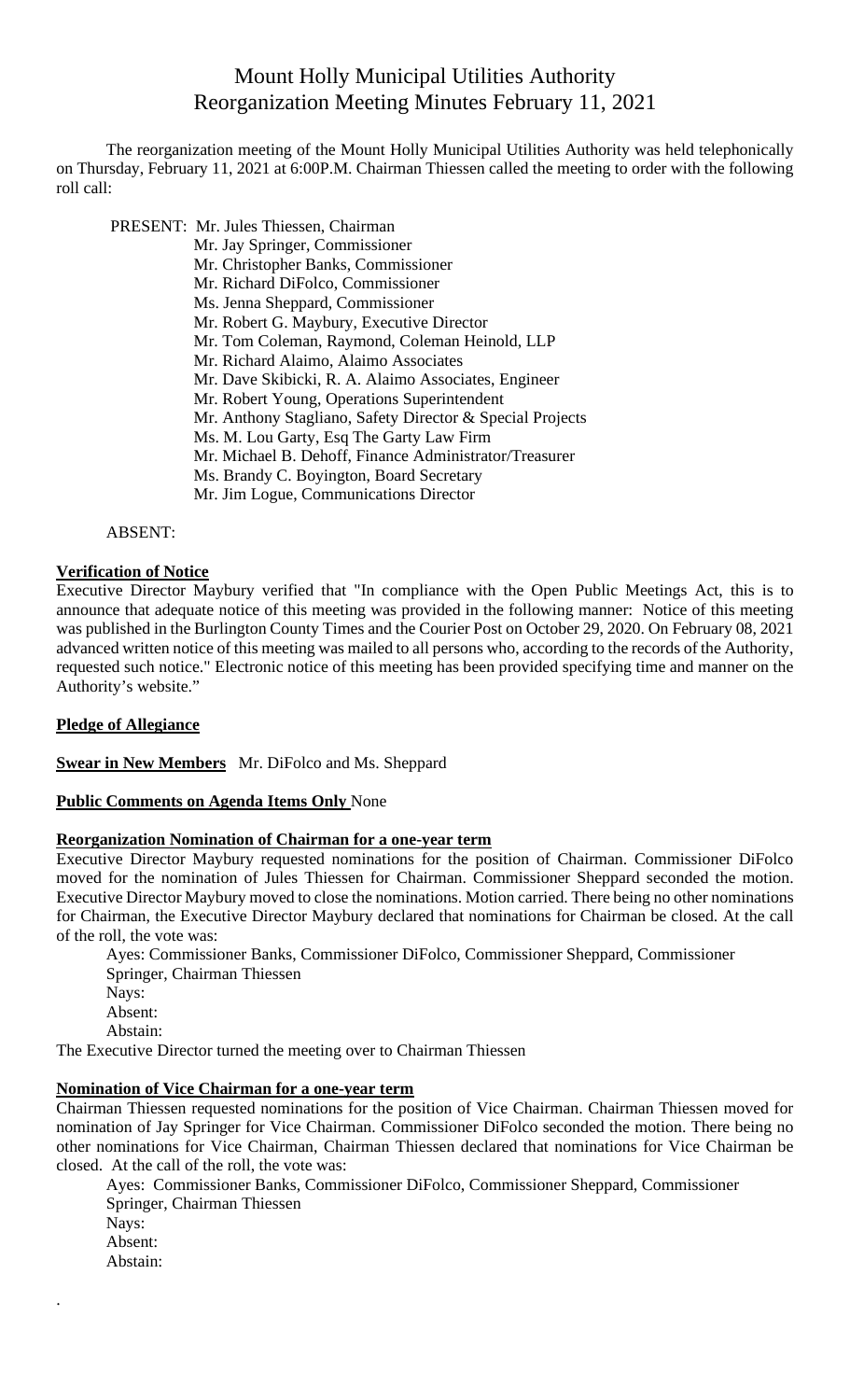#### **Nomination of Treasurer**

Chairman Thiessen requested nominations for the position of Treasurer. Chairman Thiessen nominated Michael Dehoff for the position of Treasurer. Commissioner Banks seconded the motion. There being no further nominations for Treasurer, Chairman Thiessen declared the nominations for Treasurer closed. Motion carried. At the call of the roll the vote was:

Ayes: Commissioner Banks, Commissioner DiFolco, Commissioner Sheppard, Commissioner Springer, Chairman Thiessen

Nays: Absent:

Abstain:

## **Nomination of Secretary**

Chairman Thiessen requested nominations for the position of Secretary. Commissioner Banks nominated Brandy C. Boyington for the position of Secretary. Commissioner DiFolco seconded the motion. There being no further nominations for Secretary, Chairman Thiessen declared the nominations for secretary closed. Motion carried. At the call of the roll the vote was:

Ayes: Commissioner Banks, Commissioner DiFolco, Commissioner Sheppard, Commissioner Springer, Chairman Thiessen Nays:

Absent: Abstain:

**Resolution 2021-11** A resolution authorizing a professional services contract for Consulting Engineering for the Mt. Holly Municipal Utilities Authority for a term of 1-year (Contract # 2021-03). Commissioner Banks moved to nominate Alaimo Associates. There being no further nominations, Chairman Thiessen declared the nominations closed. Commissioner Springer seconded the motion. At the call of the roll the vote was:

Ayes: Commissioner Banks, Commissioner DiFolco, Commissioner Sheppard, Commissioner Springer, Chairman Thiessen

Nays: Absent: Abstain:

**Resolution 2021-12** A resolution authorizing a professional service contract for Environmental Consulting Engineer for the Mt. Holly Municipal Utilities Authority for a term of 1-year (Contract #2021-04). Commissioner DiFolco moved to nominate Environmental Resolutions Inc. There being no further nominations, Chairman Thiessen declared the nominations closed. Commissioner Banks seconded the motion. At the call of the roll the vote was:

Ayes: Commissioner Banks, Commissioner DiFolco, Commissioner Sheppard, Commissioner Springer, Chairman Thiessen

Nays: Absent: Abstain:

**Resolution 2021-13** A resolution authorizing a professional services contract for Solicitor for the Mt. Holly Municipal Utilities Authority for a term of 1-year (Contract # 2021-07). Commissioner Banks moved to nominate Raymond, Coleman, Heinold LLP. There being no further nominations, Chairman Thiessen declared the nominations closed. Commissioner Sheppard seconded the motion. At the call of the roll the vote was:

Ayes: Commissioner Banks, Commissioner DiFolco, Commissioner Sheppard, Commissioner Springer, Chairman Thiessen

Nays: Absent: Abstain:

**Resolution 2021-14** A resolution authorizing a professional services contract for Special Counsel for the Mt. Holly Municipal Utilities Authority for a term of 1-year (Contract # 2021-05). Commissioner Banks moved to nominate The Garty Law Firm for approval. There being no further nominations, Chairman Thiessen declared the nominations closed. Commissioner Springer seconded the motion. At the call of the roll the vote was:

Ayes: Commissioner Banks, Commissioner DiFolco, Commissioner Sheppard, Commissioner Springer, Chairman Thiessen Nays:

Absent: Abstain: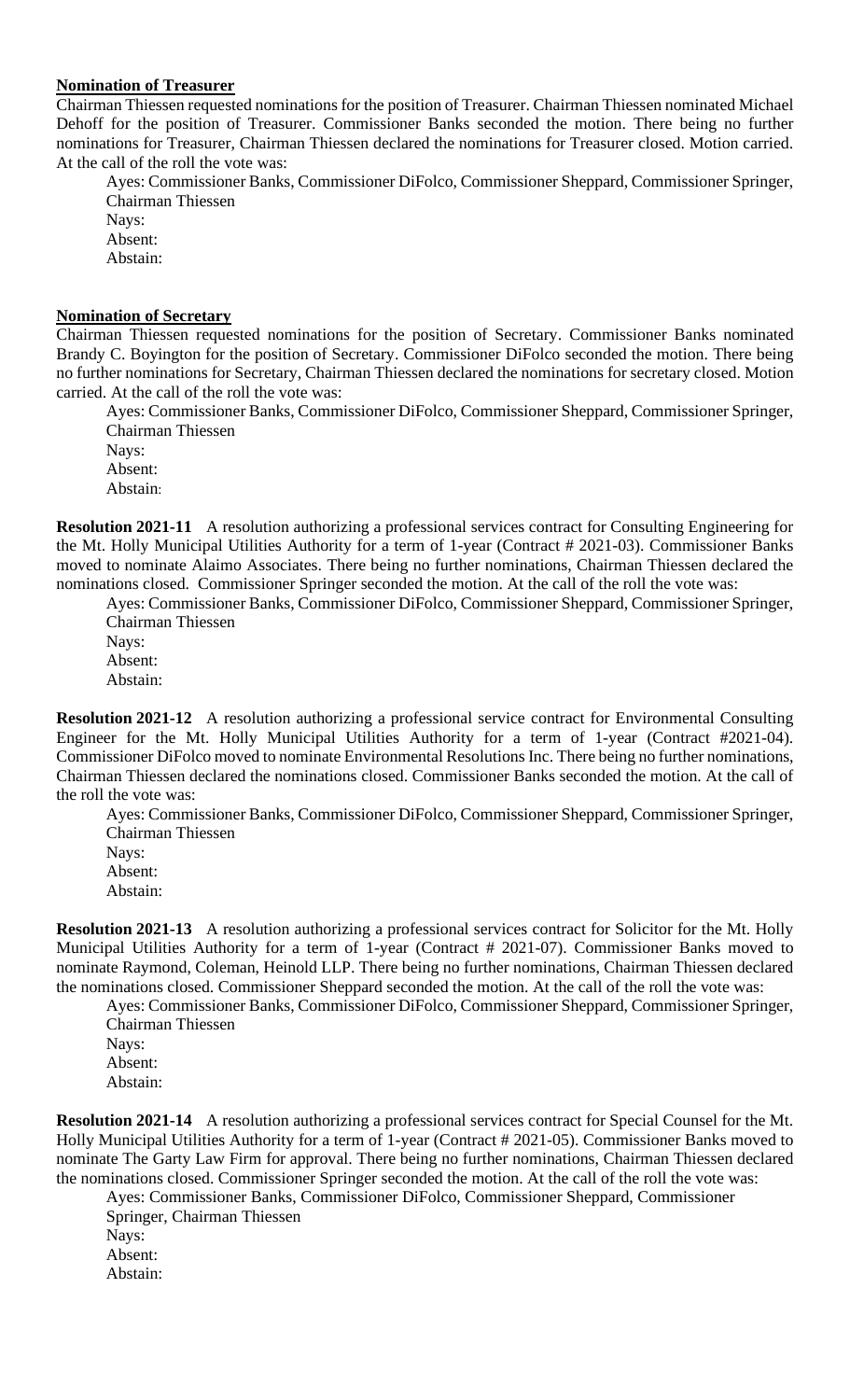**Resolution 2021-15** A resolution authorizing a professional services contract for Bond Counsel for the Mt Holly Municipal Utilities Authority (Contract #2021-01). Commissioner Springer moved to nominate Parker McCay P.A. There being no further nominations, Chairman Thiessen declared the nominations closed. Commissioner DiFolco seconded the motion. At the call of the roll the vote was:

Ayes: Commissioner Banks, Commissioner DiFolco, Commissioner Sheppard, Commissioner Springer, Chairman Thiessen Nays: Absent: Abstain:

**Resolution 2021-16** A resolution authorizing a professional services contract for special Engineer for the Mt. Holly Municipal Utilities Authority for a term of 1-year (Contract # 2021-09). Commissioner Banks moved to nominate Environmental Resolutions Inc. There being no further nominations, Chairman Thiessen declared the nominations closed. Commissioner Springer seconded the motion. At the call of the roll the vote was:

Ayes: Commissioner Banks, Commissioner DiFolco, Commissioner Sheppard, Commissioner Springer, Chairman Thiessen Nays: Absent: Abstain:

**Resolution 2021-17** A resolution authorizing a professional services contract for Labor Counsel for the Mt. Holly Municipal Utilities Authority (Contract # 2021-08). Commissioner Banks moved to nominate The Garty Law Firm for the approval of Resolution 2021-17. There being no further nominations, Chairman Thiessen declared the nominations closed. Chairman Thiessen seconded the motion. At the call of the roll the vote was: Ayes: Commissioner Banks, Commissioner DiFolco, Commissioner Sheppard, Commissioner

Springer, Chairman Thiessen Nays: Absent: Abstain:

**Resolution 2021-18** A resolution authorizing an extraordinary unspecifiable service contract for Computer Systems Consultant for the Mt. Holly Municipal Utilities Authority for a term of 1-year (Contract #2021-02). Commissioner Banks moved to nominate Hawkins Technologies. There being no further nominations, Chairman Thiessen declared the nominations closed. Commissioner Springer seconded the motion. At the call of the roll the vote was:

Ayes: Commissioner Banks, Commissioner DiFolco, Commissioner Sheppard, Commissioner Springer, Chairman Thiessen Nays: Absent: Abstain:

**Resolution 2021-19** A resolution authorizing a professional services contract for Risk Management Consultant for Mt. Holly Municipal Utilities Authority for a term of 1-year (Contract #2021-06) Commissioner Banks moved to nominate Insurance Management Inc. There being no further nominations, Chairman Thiessen declared the nominations closed. Commissioner DiFolco seconded the motion. At the call of the roll the vote was:

Ayes: Commissioner Banks, Commissioner DiFolco, Commissioner Sheppard, Commissioner Springer, Chairman Thiessen Nays: Absent: Abstain:

**Resolution 2021-20** A resolution designating the official newspapers of the Mt. Holly Municipal Utilities Authority. Commissioner Springer moved for approval of Resolution 2021-20. Commissioner Banks seconded the motion. At the call of the roll the vote was:

Ayes: Commissioner Banks, Commissioner DiFolco, Commissioner Sheppard, Commissioner Springer, Chairman Thiessen Nays: Absent: Abstain:

**Resolution 2021-21** A resolution designating banking institutions for the Mt. Holly Municipal Utilities Authority. Commissioner Springer moved for approval of Resolution 2021-21. Commissioner DiFolco seconded the motion. At the call of the roll the vote was:

Ayes: Commissioner Banks, Commissioner DiFolco, Commissioner Sheppard, Commissioner Springer, Chairman Thiessen Nays: Absent: Abstain: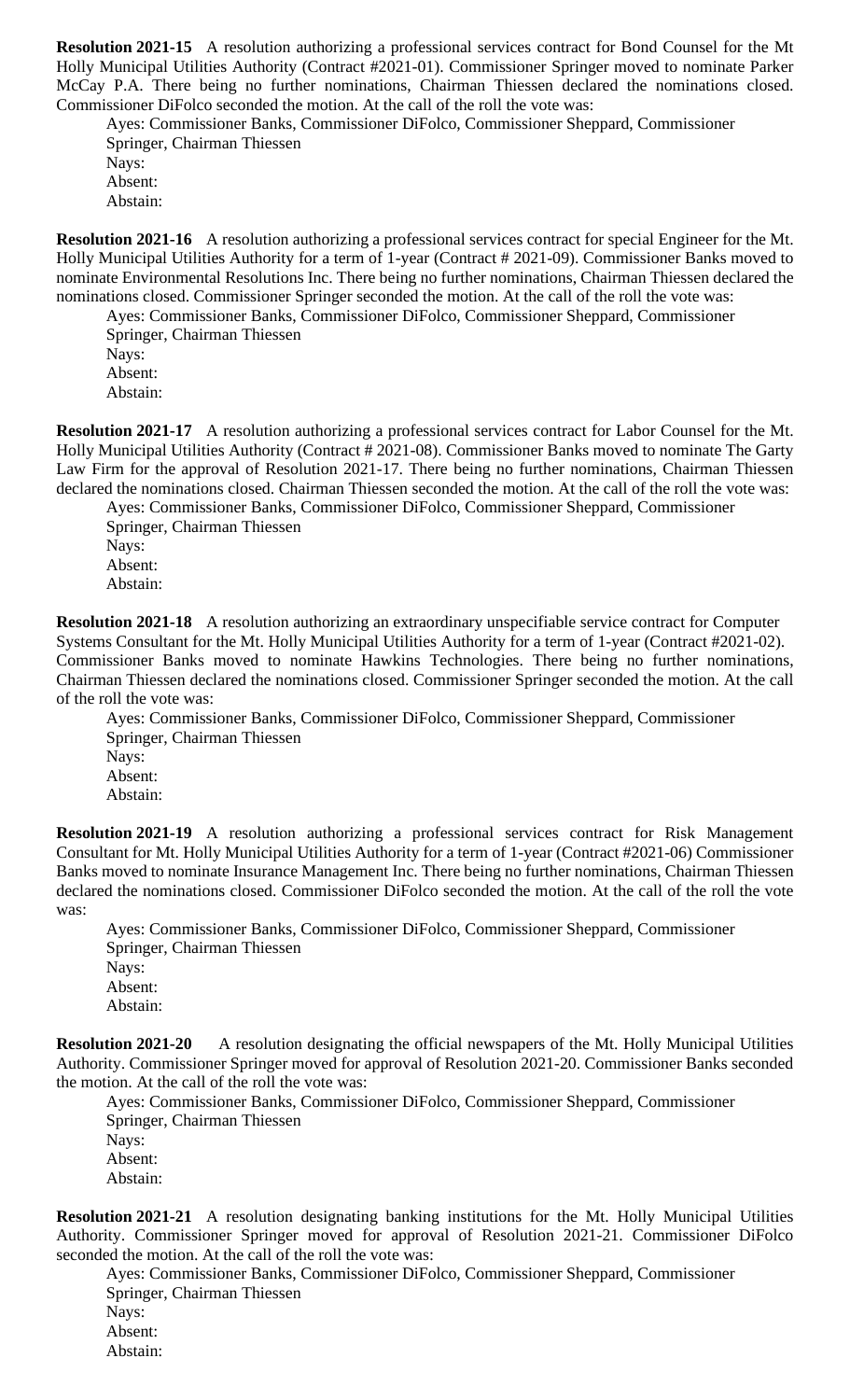**Resolution 2021-22** A resolution designating Robert G. Maybury as Public Agency Compliance Officer (PACO) for the Mt. Holly Municipal Utilities Authority for the current calendar year. Commissioner Banks moved for approval of Resolution 2021-22. Commissioner Springer seconded the motion. At the call of the roll the vote was:

Ayes: Commissioner Banks, Commissioner DiFolco, Commissioner Sheppard, Commissioner Springer, Chairman Thiessen Nays: Absent: Abstain:

**Resolution 2021-23** A resolution of the Mt. Holly Municipal Utilities Authority authorizing meetings for calendar year 2021, through to the February 2022 reorganization meeting. Commissioner DiFolco moved for approval of Resolution 2021-23. Commissioner Banks seconded the motion. At the call of the roll the vote was:

Ayes: Commissioner Banks, Commissioner DiFolco, Commissioner Sheppard, Commissioner Springer, Chairman Thiessen Nays: Absent:

Abstain:

**Resolution 2021-24** A resolution adopting the Mt. Holly Municipal Utilities Authority's anti-discrimination policy. Commissioner Banks moved for the approval of Resolution 2021-24. Commissioner Springer seconded the motion. At the call of the roll the vote was:

Ayes: Commissioner Banks, Commissioner DiFolco, Commissioner Sheppard, Commissioner Springer, Chairman Thiessen Nays: Absent: Abstain:

**Resolution 2021-25** A resolution authorizing actions to be performed on behalf of the Mt. Holly Municipal Utilities Authority. Commissioner Banks moved for the approval of Resolution 2021-25. Commissioner Springer seconded the motion. At the call of the roll the vote was:

Ayes: Commissioner Banks, Commissioner DiFolco, Commissioner Sheppard, Commissioner Springer, Chairman Thiessen Nays: Absent: Abstain:

**Resolution 2021-26** A resolution appointing Robert G. Maybury as the Mount Holly Municipal Utilities Authority's Insurance Fund Commissioner. Commissioner Banks moved for the approval of Resolution 2021- 26. Commissioner Springer seconded the motion. At the call of the roll the vote was:

Ayes: Commissioner Banks, Commissioner DiFolco, Commissioner Sheppard, Commissioner Springer, Chairman Thiessen

Nays: Absent: Abstain:

**Resolution 2021-27** A resolution of the Mt. Holly Municipal Utilities Authority approving the cash management plan of the Mount Holly Municipal Utilities Authority for fiscal year 2021. Commissioner Banks moved for the approval of Resolution 2021-27. Commissioner DiFolco seconded the motion. At the call of the roll the vote was:

Ayes: Commissioner Banks, Commissioner DiFolco, Commissioner Sheppard, Commissioner Springer, Chairman Thiessen Nays: Absent: Abstain:

## **Approval of Minutes** Regular Meeting Minutes January 14, 2021

Commissioner DiFolco moved for the approval of the meeting minutes from the January 14, 2021 meeting. Commissioner Banks seconded the motion. At the call of the roll the vote was:

Ayes: Chairman Thiessen, Commissioner Springer, Commissioner Banks

Nays: Absent: Commissioner DiFolco, Commissioner Sheppard Abstain: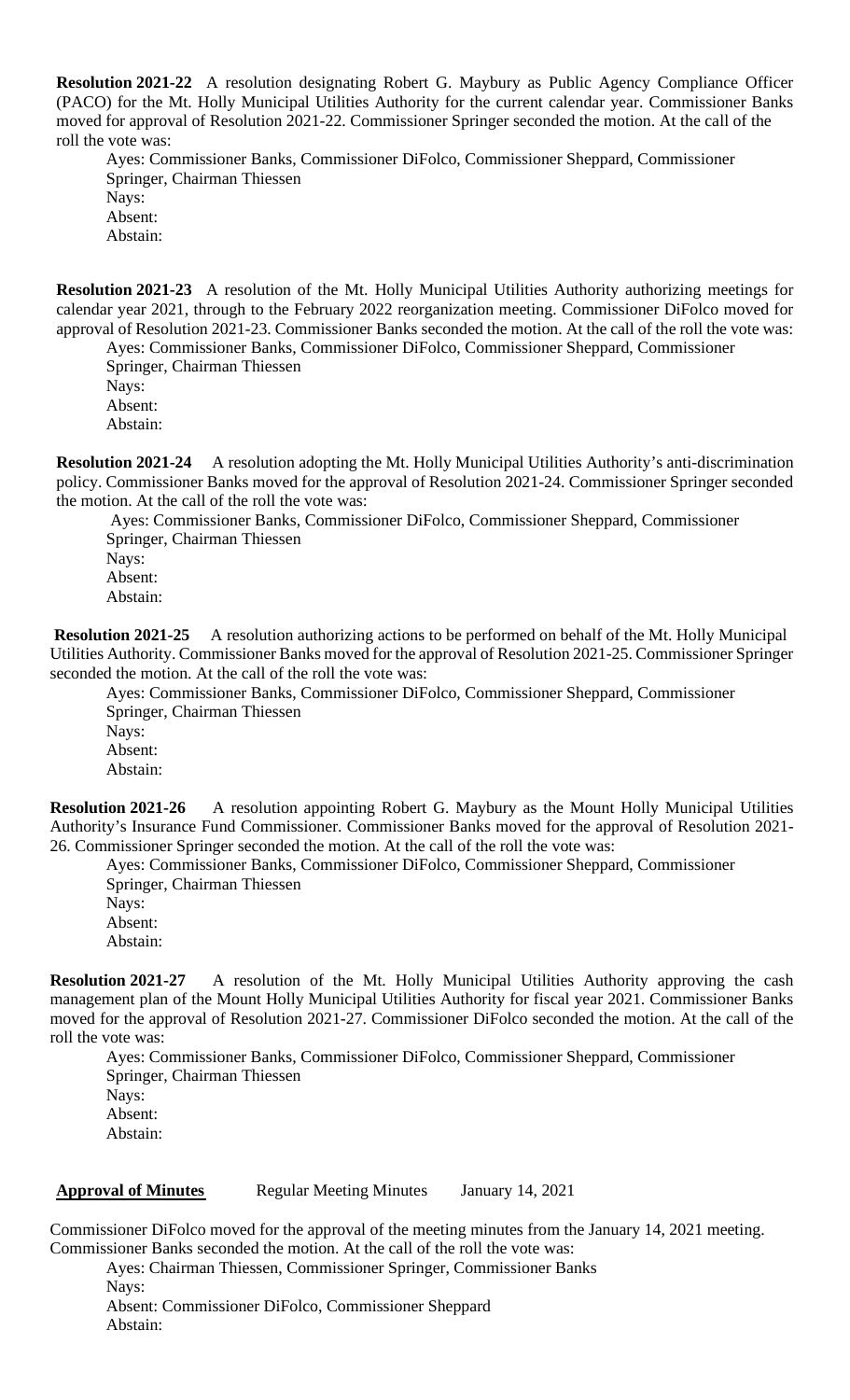#### **New Business**

**Resolution 2021-28** A resolution appropriating funding from the improvement/replacement fund for the purchase of a Roll-Off Truck and authorizing the advertisement of bids. Executive Director Maybury explained this resolution is to purchase a newer/used truck to replace the current, worn out 30-year-old vehicle. After some discussion, the board decided to table resolution 2021-28 and go with the purchase of a new truck. Commissioner Banks moved to table resolution 2021-28. Commissioner DiFolco seconded the motion. At the call of the roll the vote was:

Ayes: Commissioner Banks, Commissioner DiFolco, Commissioner Sheppard, Commissioner Springer, Chairman Thiessen

Nays: Absent: Abstain:

**Resolution 2021-29** A resolution authorizing participation in the Burlington County Cooperative Pricing System. Executive Director Maybury informed the board that this is for the purchase of diesel fuel and road salt. Mr. Stagliano stated this is a benefit for the Authority to buy certain items that may be needed at a discounted price. Commissioner DiFolco moved for the approval of resolution 2021-29. Commissioner Sheppard seconded the motion. At the call of the roll the vote was:

Ayes: Commissioner Banks, Commissioner DiFolco, Commissioner Sheppard, Commissioner Springer, Chairman Thiessen Nays: Absent: Abstain:

# **Consent Agenda**:

"All items listed with an asterisk (\*) are considered routine by the Authority and will be enacted by one motion. Should a Commissioner wish to discuss a consent agenda item separately, that item can be removed from the consent agenda and considered in its normal sequence."

| *Resolution 2021-07   | A resolution approving the operating expenses for the month of January                                     |
|-----------------------|------------------------------------------------------------------------------------------------------------|
| *Resolution 2021-08   | A resolution approving the sewer refunds for the month of January                                          |
| *Resolution 2021-09   | A resolution approving the expenditures for the month of January from<br>the escrow fund.                  |
| *Resolution $2021-10$ | A resolution approving the expenditures for the month of January from<br>the improvement replacement fund. |

Commissioner DiFolco moved for the approval of consent agenda. Commissioner Springer seconded the motion. At the call of the roll the vote was:

Ayes: Commissioner Banks, Commissioner DiFolco, Commissioner Sheppard, Commissioner Springer, Chairman Thiessen Nays: Absent: Abstain:

## **Communications** None

# **To be presented by the public** None

**Report of the Executive Director** The Report of the Executive Director was received. Executive Director Maybury congratulated Commissioner DiFolco and Commissioner Sheppard on their appointment to the Authority's Board. He then stated a preconstruction meeting was held today for the Garden Street Pump Station upgrade and a bid opening is scheduled for March 4, 2021. Executive Director continued by informing the Commissioners about an obituary for a former employee of the Authority (Bill Rogers), who retired in 1986 after 20 years of service to begin a new career with CVS in Lumberton.

**Report of the Engineer** The Report of the Engineer was received. Mr. Skibicki stated Alaimo is issuing a short addendum to the specifications to the Garden Street Pump Station upgrade, but the March 4, 2021 bid date will be unchanged.

**Report of the Operations Superintendent** The Report of the Operations Superintendent was received. Nothing to add.